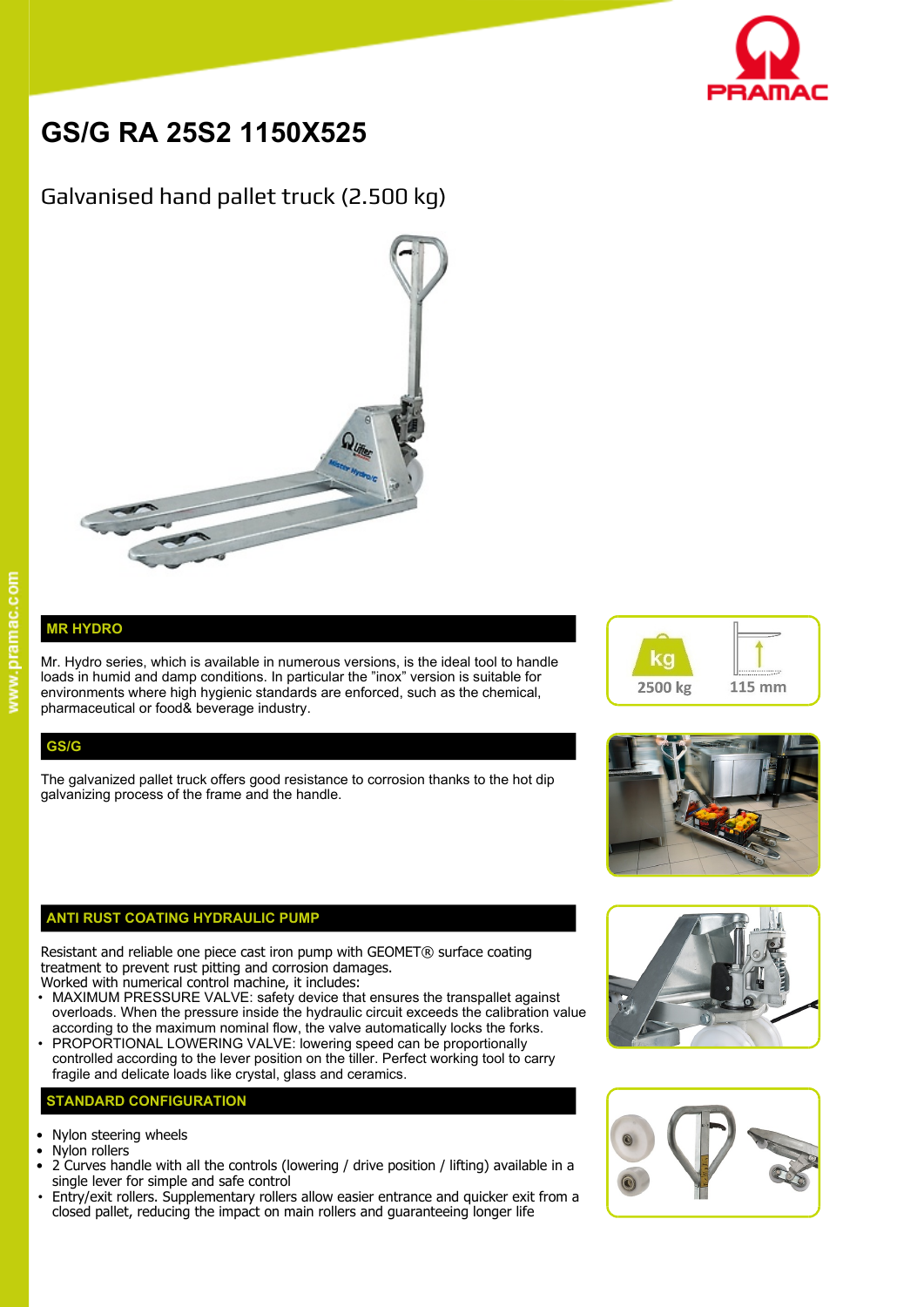|   |    | LIFTER     |
|---|----|------------|
|   |    | Manual     |
|   |    | Pedestrian |
| Q | Кg | 2500       |
| c | mm | 600        |
| x | mm | 932        |
| ν | mm | 1192       |
|   |    |            |

| <b>Weights</b>               |    |      |
|------------------------------|----|------|
| 2.1 Service weight           | Кg | 61   |
| 2.2 Axle load, laden rear    | Κq | 1794 |
| 2.2 Axle load, laden front   | Кg | 767  |
| 2.3 Axle load, unladen rear  | Кg | 19   |
| 2.3 Axle load, unladen front | Κq | 42   |

| <b>Tyres/Chassis</b>                         |            |    |                |
|----------------------------------------------|------------|----|----------------|
| 3.1 Tyres: front wheels                      |            |    | <b>NYLON</b>   |
| 3.1 Tyres: rear wheels                       |            |    | <b>NYLON</b>   |
| 3.2 Tyre size: Steering wheels - Diameter    |            | mm | 200            |
| 3.2 Tyre size: Steering wheels - Width       |            | mm | 50             |
| 3.3 Tyre size: Load rollers - Diameter       |            | mm | 82             |
| 3.3 Tyre size: Load rollers - Width          |            | mm | 82             |
| 3.5 Tyre size: rear wheels - Q.ty (X=driven) |            | nr | $\overline{2}$ |
| 3.5 Rear balancing axle                      |            |    | No.            |
| 3.6 Tread, front                             | <b>b10</b> | mm | 155            |
| 3.7 Tread, rear                              | b11        | mm | 375            |
|                                              |            |    |                |

| <b>Dimensions</b>                          |               |    |      |
|--------------------------------------------|---------------|----|------|
| 4.4 Lift height                            | h3            | mm | 115  |
| 4.9 Height of tiller in drive position max | h14           | mm | 1160 |
| 4.15 Height, lowered                       | h13           | mm | 85   |
| 4.19 Overall lenght                        | 11            | mm | 1550 |
| 4.20 Lenght to face of forks               | $\mathsf{I2}$ | mm | 400  |
| 4.21 Overall width                         | b1            | mm | 525  |
| 4.22 Fork dimensions - Thickness           | s             | mm | 55   |
| 4.22 Fork dimensions - Width               | е             | mm | 150  |
| 4.22 Fork dimensions - Lenght              |               | mm | 1150 |
| 4.25 Distance between fork arms            | b5            | mm | 525  |
| 4.32 Ground clearance, centre of wheelbase | m2            | mm | 30   |
| 4.34 Aisle width                           | Ast           | mm | 1835 |
| 4.35 Turning radius                        | Wa            | mm | 1367 |
|                                            |               |    |      |

| <b>Performance data</b>   |         |    |
|---------------------------|---------|----|
| 5.2 Lifting speed laden   | strokes | 13 |
| 5.2 Lifting speed unladen | strokes | 13 |
|                           |         |    |